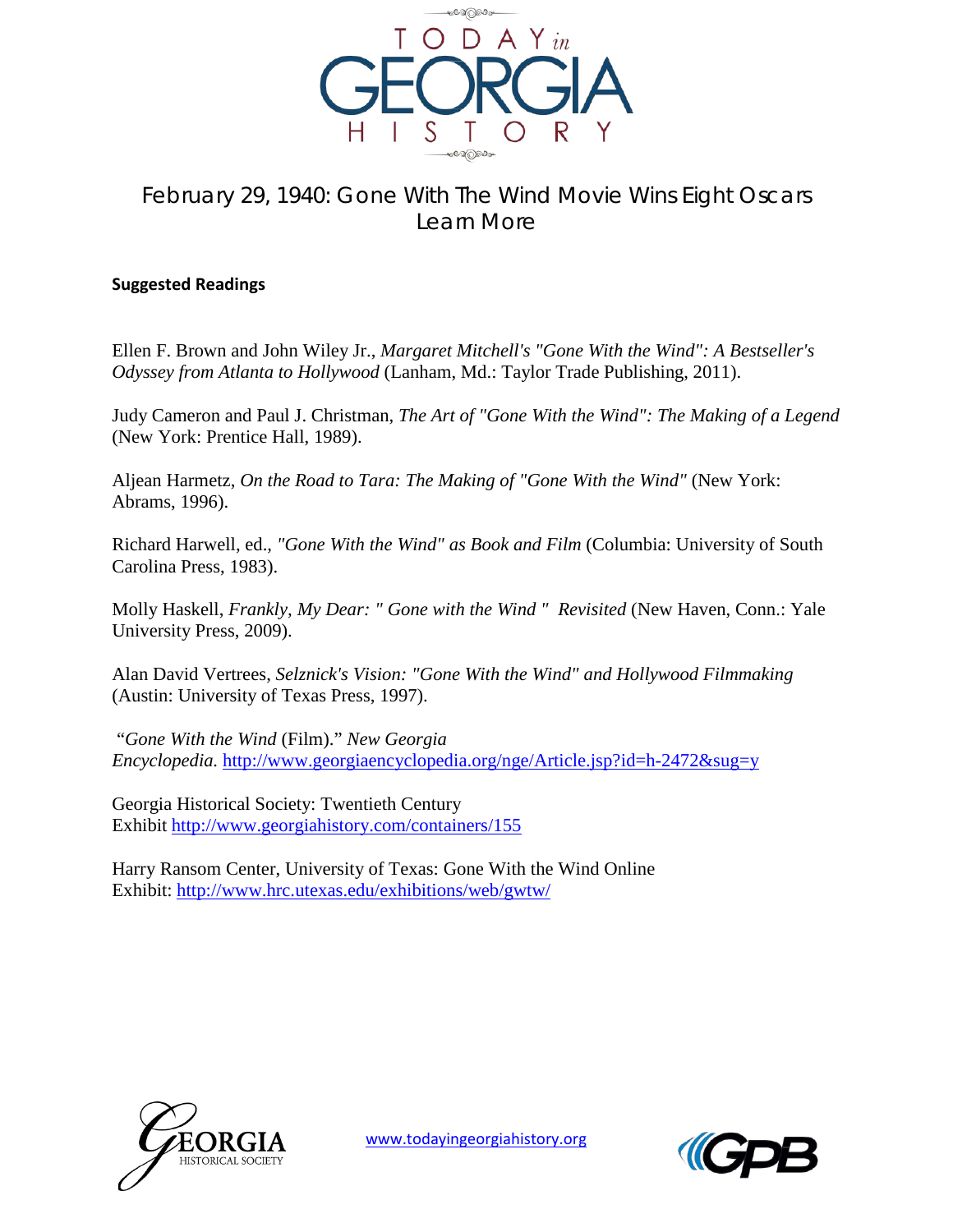

## February 29, 1940: Gone With the Wind Learn More

**Image Credits**



1939 David O. Selznick as he appeared at the 1939 Academy Awards ceremony, 1086 AA661 1939

## **Copyright Academy of Motion Picture Arts and Sciences**



Butterfly McQueen 1 **Image Courtesy of the Kenan Research Center at the Atlanta History Center**



Butterfly McQueen 2 **Image Courtesy of the Kenan Research Center at the Atlanta History Center**



Clark Gable, full length portrait **Library of Congress, Prints and Photographs Division, LC-USZ62-112070**



David Selznick, 1940 **Library of Congress, Prints and Photographs Division, LC-USZ62-121486**



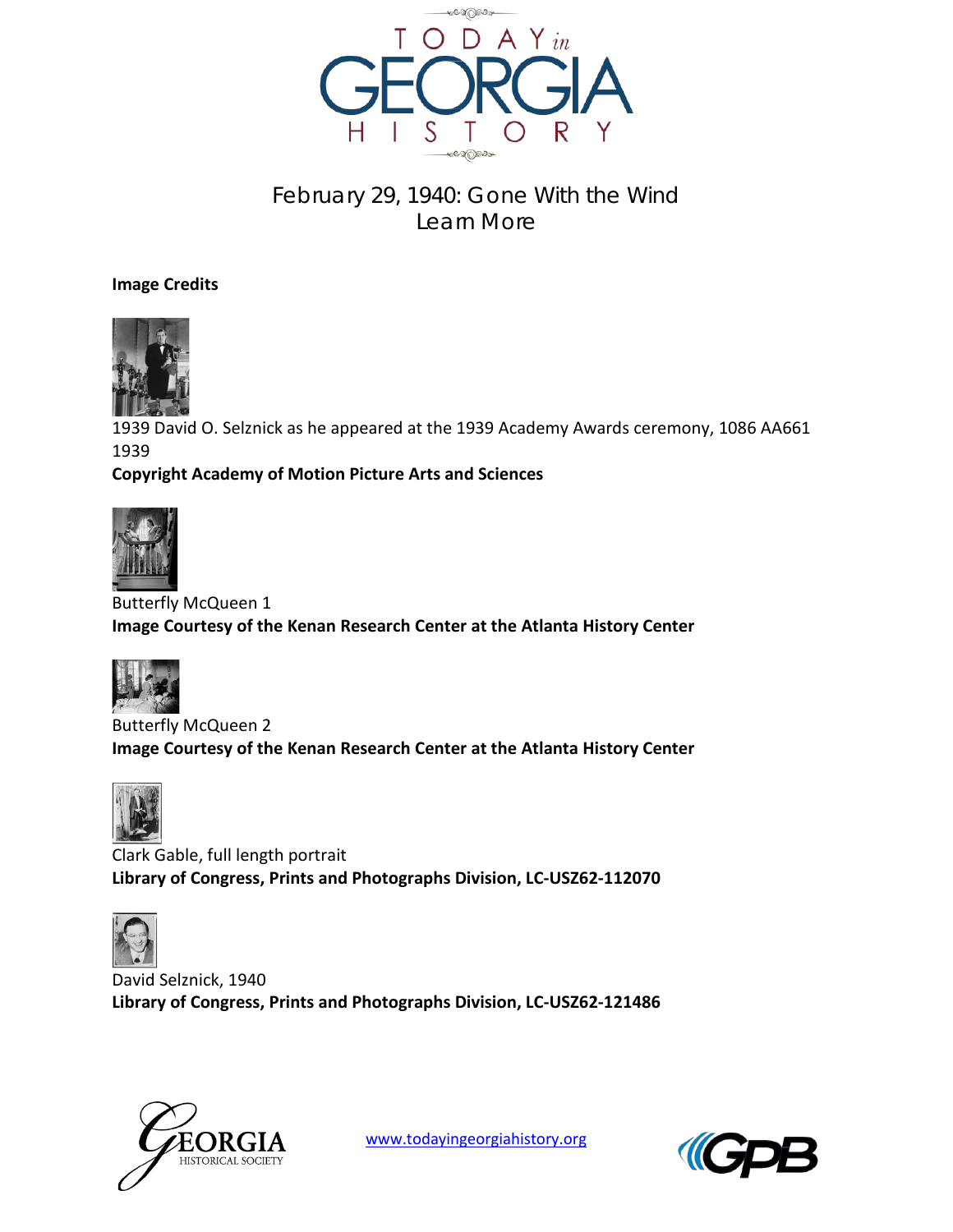



F Scott Fitzgerald, 1939 **Library of Congress, Prints and Photographs Division, LC-USZ62-88103**



Gone With the Wind Movie Premiere, ahc082121023 **Image Courtesy of the Kenan Research Center at the Atlanta History Center**



Gone With the Wind Original Cover



Gone With the Wind Poster **Library of Congress, Prints and Photographs Division, LC-USZC4-12804**



Gone With the Wind Premiere Festivities, ahc170973001 **Image Courtesy of the Kenan Research Center at the Atlanta History Center**



GWTW Movie Premiere: Vivian Leigh, Clark Gable, Margaret Mitchell, David Selznick, Olivia de Havilland, ahc082121046

**Image Courtesy of the Kenan Research Center at the Atlanta History Center**



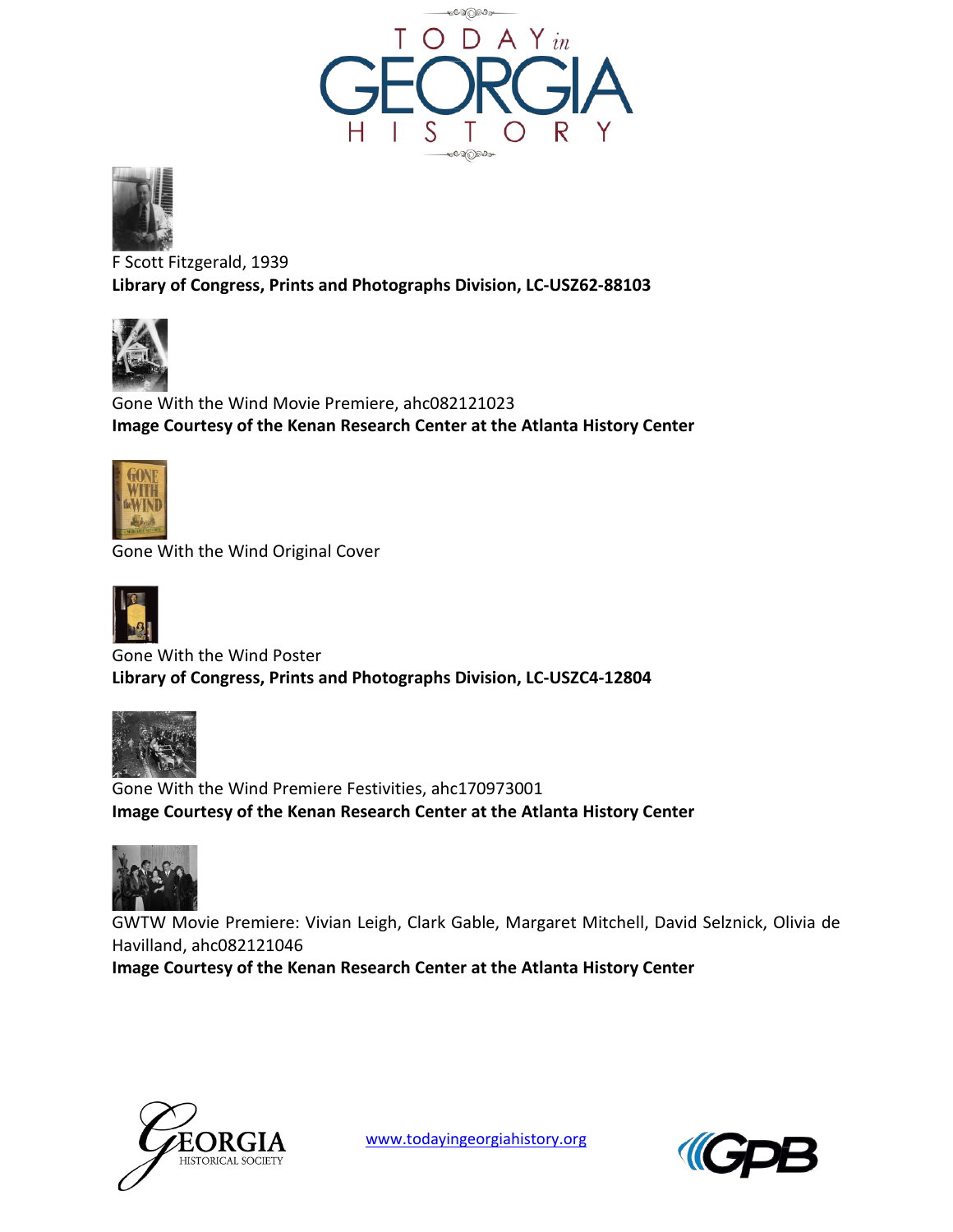



Hattie McDaniel Wins Oscar **Courtesy of the Associated Press, AP400229016**



Sally Forth "Gone With the Wind Movie Rights Sold By Margaret Mitchell" *Atlanta Journal*, July 18, 1936, pg 13. Real Times Inc. Proquest Archiver.



Margaret Mitchell, half-length portrait, seated with GWTW book **Library of Congress, Prints and Photographs Division, LC-USZ62-109613**



Margaret Mitchell **Lane Brothers Commercial Photographers Photographic Collection, Special Collections and Archives, Georgia State University Library**



Margaret Mitchell, profile portrait **Tracy O'Neal Photographic Collection, Special Collections and Archives, Georgia State University Library**